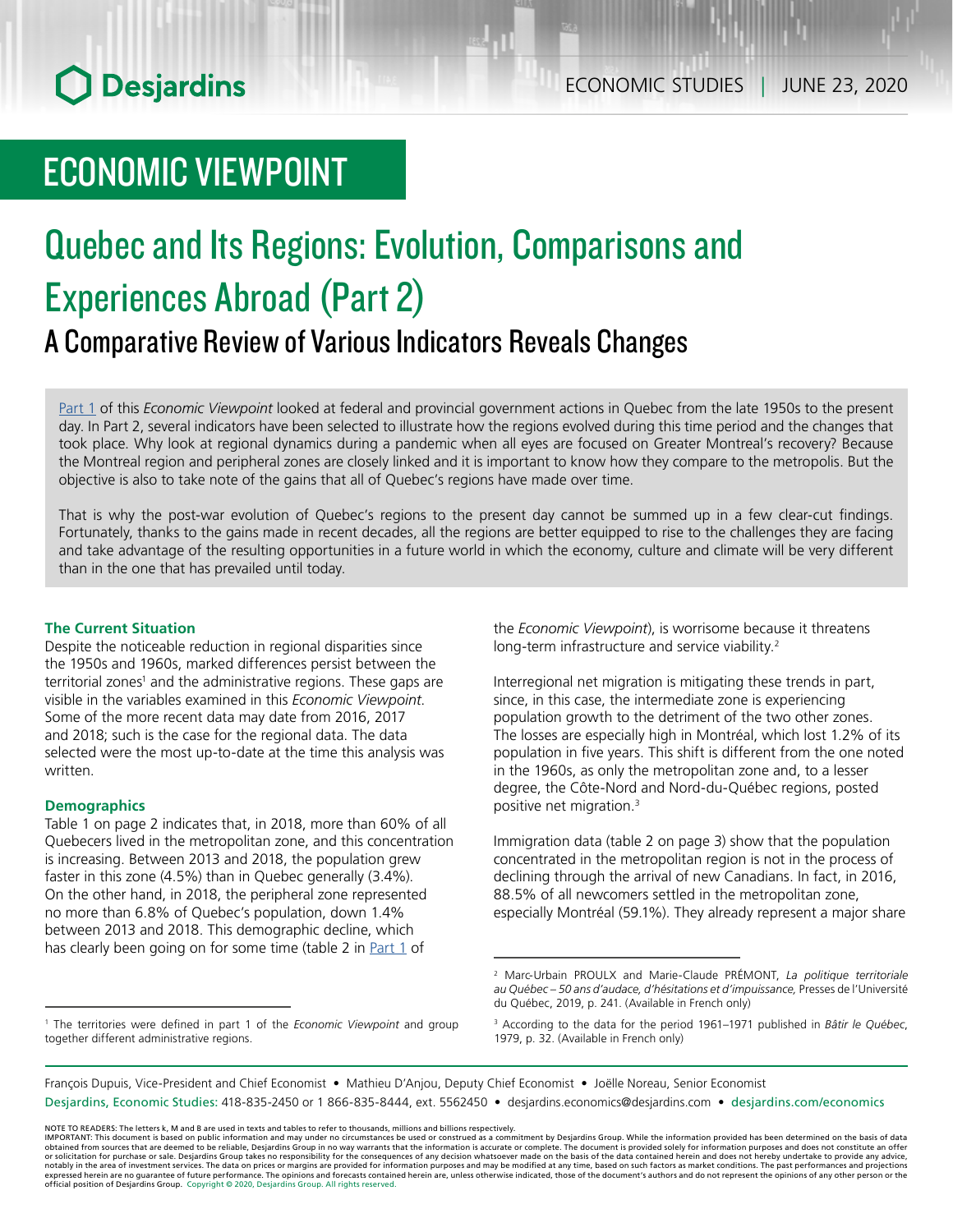## TABLE 1

*Demographic data for 2018*

|                               | <b>POPULATION</b> |            | <b>VARIATION</b><br>2018-2013 | <b>INTERREGIONAL NET</b><br><b>MIGRATION</b> | <b>RATE</b> |
|-------------------------------|-------------------|------------|-------------------------------|----------------------------------------------|-------------|
|                               | K                 | $QC = 100$ | $\frac{9}{6}$                 | <b>Number</b>                                | %           |
| <b>Metropolitan zone</b>      | 5,135.5           | 61.2       | 4.5                           | $-4,803$                                     | $-0.1$      |
| Montréal                      | 2,029.4           | 24.2       | 4.7                           | $-23,663$                                    | $-1.2$      |
| Laval                         | 432.9             | 5.2        | 4.0                           | 267                                          | 0.1         |
| Laurentides                   | 611.0             | 7.3        | 5.7                           | 6,294                                        | 1.0         |
| Lanaudière                    | 507.9             | 6.1        | 4.2                           | 3,381                                        | 0.7         |
| Montérégie                    | 1,554.3           | 18.5       | 4.0                           | 8,918                                        | 0.6         |
| Intermediate zone             | 2,682.5           | 32.0       | 2.8                           | 6,103                                        | 0.2         |
| Capitale-Nationale            | 745.1             | 8.9        | 3.4                           | 1,521                                        | 0.2         |
| Mauricie                      | 269.3             | 3.2        | 3.3                           | 868                                          | 0.3         |
| Estrie                        | 326.5             | 3.9        | 3.3                           | 1,469                                        | 0.4         |
| Chaudière-Appalaches          | 426.1             | 5.1        | 2.1                           | 974                                          | 0.2         |
| Centre-du-Québec              | 247.3             | 2.9        | 3.4                           | 874                                          | 0.4         |
| Outaouais                     | 390.8             | 4.7        | 3.2                           | 951                                          | 0.2         |
| Saguenay-Lac-Saint-Jean       | 277.4             | 3.3        | $-0.2$                        | -554                                         | $-0.2$      |
| <b>Peripherial zone</b>       | 572.4             | 6.8        | $-1.4$                        | $-1,299$                                     | $-0.2$      |
| Bas-Saint-Laurent             | 197.4             | 2.4        | $-1.3$                        | $-132$                                       | $-0.1$      |
| Abitibi-Témiscamingue         | 147.5             | 1.8        | $-0.2$                        | -406                                         | $-0.3$      |
| Côte-Nord                     | 91.2              | 1.1        | $-4.7$                        | $-905$                                       | $-1.0$      |
| Nord-du-Québec                | 45.6              | 0.5        | 3.9                           | $-94$                                        | $-0.2$      |
| Gaspésie-Îles-de-la-Madeleine | 90.7              | 1.1        | $-2.6$                        | 238                                          | 0.3         |
| Quebec total                  | 8,390.5           | 100.0      | 3.4                           |                                              |             |

Sources: Institut de la statistique du Québec and Desjardins, Economic Studies

of the population in the Montréal (34.0%) and Laval (28.5%) regions.

## **The Economy**

## $\triangleright$  Output

- In 2017, the metropolitan zone accounted for nearly two-thirds of Quebec's GDP, with Montréal alone representing more than one-third (table 3 on page 3). Montérégie also produced a major share (15.4%) of Quebec's output as did the Capitale-Nationale region (9.9%) in the intermediate zone. In contrast, the peripheral zone represented less than 8% of Quebec's output.
- Table 4 on page 3 shows how output in each zone and each region was distributed among the major sectors of manufacturing, services, and "other," which combines resource development, construction and public utilities.
- These three categories are fairly evenly distributed within the metropolitan and intermediate zones, with services clearly dominating, since they represent three-quarters of the production value. The peripheral zone stands out due to the prevalence of "other" sectors because of the importance of resource development. In this regard, Nord-du-Québec represents the extreme, with nearly two-thirds of its output falling under "other." Centre-du-Québec and Chaudière-Appalaches are two

regions that stand out because manufacturing represents one quarter of output, or almost double the Quebec average (14.1%). Finally, it should be pointed out that, due to the prevalence of ministries and government bodies in the Capitale-Nationale and Outaouais regions, services clearly fill a bigger share of regional output there than elsewhere. Also worth mentioning are the many insurance companies headquartered in the Quebec City–Lévis agglomeration (11 in all), which add to the weight of services in the economy.

- $\blacktriangleright$  Investment
	- Capital spending matches investments made by private and public companies to expand their production capacity. This indicator helps determine the relative dynamism of the various territorial zones and administrative regions. However, caution is advised when interpreting it given that capital spending can be subject to strong cyclical variations. This caution is especially called for in the peripheral zone, where the resources cycle has a major impact (for example, pulp and paper mills, aluminum smelters, hydroelectric dams, and so on).
	- In 2019, the metropolitan zone grabbed more than half of the capital spending in Quebec (table 5 on page 4). Yet this zone's dominance is less clear when it comes to the production data (table 3 on page 3), which reached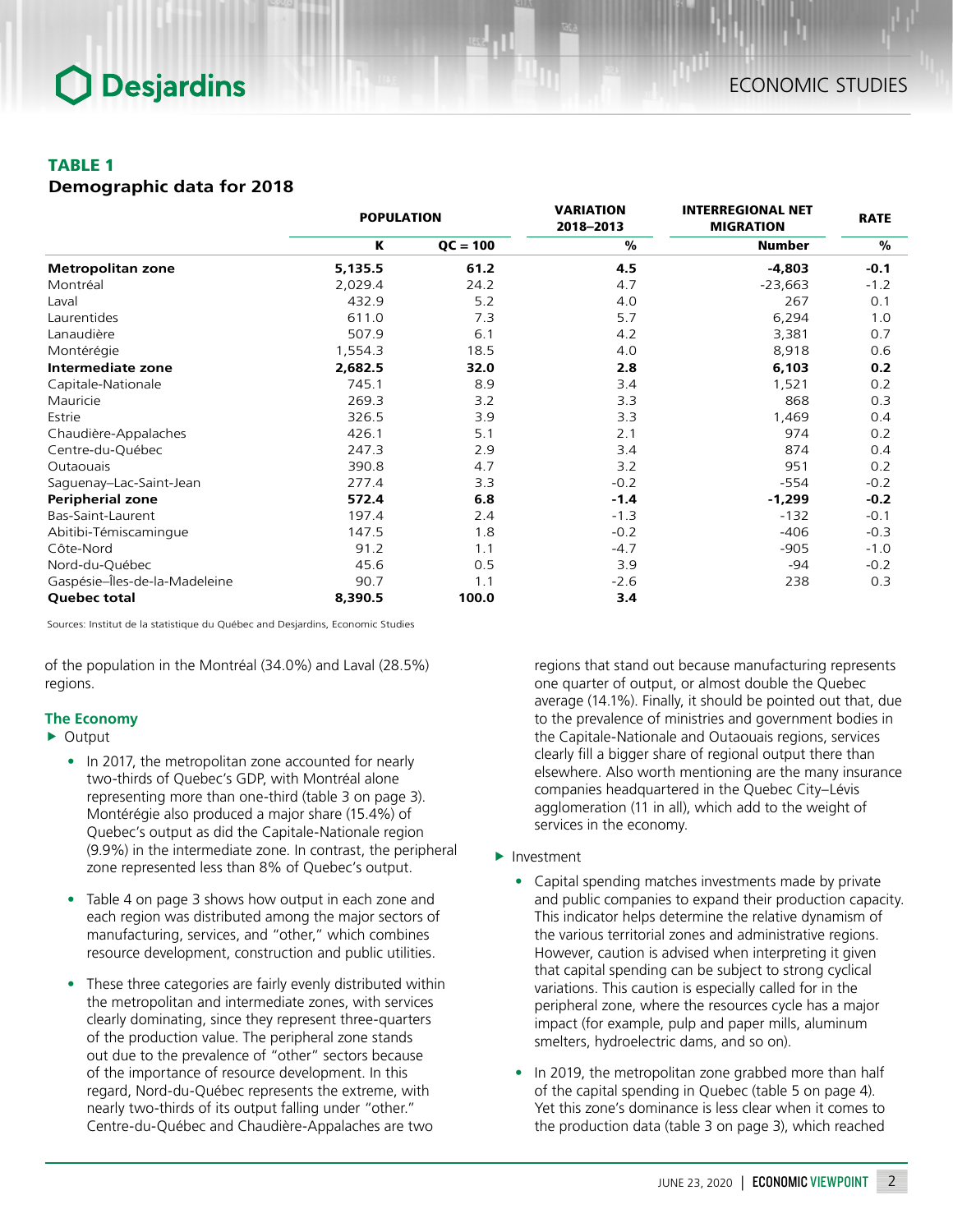## TABLE 2

### *Immigration in 2016*

|                               |               | <b>DISTRIBUTION OF IMMIGRANT POPULATION</b> |      | <b>SHARE OF REGIONAL POPULATION</b> |  |
|-------------------------------|---------------|---------------------------------------------|------|-------------------------------------|--|
|                               | <b>Number</b> | %                                           | %    | $QC = 100$                          |  |
| <b>Metropolitan zone</b>      | 965,390       | 88.5                                        | n/a  | n/a                                 |  |
| Montréal                      | 644,680       | 59.1                                        | 34.0 | 248.2                               |  |
| Laval                         | 116,935       | 10.7                                        | 28.5 | 208.0                               |  |
| Laurentides                   | 30,705        | 2.8                                         | 5.3  | 38.7                                |  |
| Lanaudière                    | 25,960        | 2.4                                         | 5.3  | 38.7                                |  |
| Montérégie                    | 147,110       | 13.5                                        | 10.0 | 73.0                                |  |
| Intermediate zone             | 118,785       | 10.9                                        | n/a  | n/a                                 |  |
| Capitale-Nationale            | 41,895        | 3.8                                         | 5.9  | 43.1                                |  |
| Mauricie                      | 6,265         | 0.6                                         | 2.4  | 17.5                                |  |
| Estrie                        | 17,580        | 1.6                                         | 5.7  | 41.6                                |  |
| Chaudière-Appalaches          | 7,320         | 0.7                                         | 1.8  | 13.1                                |  |
| Centre-du-Québec              | 5,720         | 0.5                                         | 2.4  | 17.5                                |  |
| Outaouais                     | 37,040        | 3.4                                         | 9.8  | 71.5                                |  |
| Saguenay-Lac-Saint-Jean       | 2,965         | 0.3                                         | 1.1  | 8.0                                 |  |
| <b>Peripherial zone</b>       | 7,140         | 0.6                                         | n/a  | n/a                                 |  |
| Bas-Saint-Laurent             | 2,450         | 0.2                                         | 1.3  | 9.5                                 |  |
| Abitibi-Témiscamingue         | 2,135         | 0.2                                         | 1.5  | 10.9                                |  |
| Côte-Nord et Nord-du-Québec   | 1,605         | 0.1                                         | 1.2  | 8.8                                 |  |
| Gaspésie-Îles-de-la-Madeleine | 950           | 0.1                                         | 1.1  | 8.0                                 |  |
| <b>Quebec total</b>           | 1,091,310     | 100.0                                       | 13.7 | 100.0                               |  |

n/a: not available

Sources: Ministère de l'Immigration, de la Francisation et de l'Intégration and Desjardins, Economic Studies

## TABLE 3

*GDP in 2017*

### TABLE 4

### *Output per major sector in 2017*

|                               | \$M     | $\%$  |
|-------------------------------|---------|-------|
| Metropolitan zone             | 244,048 | 63.4  |
| Montréal                      | 134,073 | 34.8  |
| Laval                         | 15,776  | 4.1   |
| Laurentides                   | 21,188  | 5.5   |
| Lanaudière                    | 13,887  | 3.6   |
| Montérégie                    | 59,124  | 15.4  |
| Intermediate zone             | 112,114 | 29.1  |
| Capitale-Nationale            | 38,194  | 9.9   |
| Mauricie                      | 9,590   | 2.5   |
| Estrie                        | 12,073  | 3.1   |
| Chaudière-Appalaches          | 18,149  | 4.7   |
| Centre-du-Québec              | 9,517   | 2.5   |
| Outaouais                     | 13,632  | 3.5   |
| Saguenay-Lac-Saint-Jean       | 10,959  | 2.8   |
| Peripherial zone              | 28,788  | 7.5   |
| Bas-Saint-Laurent             | 7,404   | 1.9   |
| Abitibi-Témiscamingue         | 7,813   | 2.0   |
| Côte-Nord                     | 6,223   | 1.6   |
| Nord-du-Québec                | 4,133   | 1.1   |
| Gaspésie-Îles-de-la-Madeleine | 3,215   | 0.8   |
| <b>Ouebec total</b>           | 384,950 | 100.0 |

Sources: Institut de la statistique du Québec and Desjardins, Economic Studies

MANUFACTURING OTHERS<sup>1</sup> SERVICES *Metropolitan zone 14.2 10.8 75.2* Montréal 12.5 10.0 77.5 Laval 11.9 7.6 80.5 Laurentides 16.0 12.6 71.3 Lanaudière 13.3 10.6 76.1 Montérégie 17.6 12.7 69.7 *Intermediate zone 15.0 11.8 73.2* Capitale-Nationale 7.8 9.1 83.1 Mauricie 13.9 17.0 69.2 Estrie 20.5 9.7 69.8 Chaudière-Appalaches 28.3 12.1 59.5 Centre-du-Québec 25.2 14.5 60.3 Outaouais 4.1 11.6 84.3 Saguenay–Lac-Saint-Jean *Peripherial zone 10.6 35.9 53.4* Bas-Saint-Laurent 11.4 19.2 69.4 Abitibi-Témiscamingue 15.0 31.4 53.6 Côte-Nord 11.0 46.4 42.6 Nord-du-Québec 2.7 64.9 32.3 Gaspésie–Îles-de-la-Madeleine 7.5 28.1 64.4 *Quebec total 14.1 12.9 73.0* IN %

<sup>1</sup> Agriculture, forestry, fishing and hunting, mines, public utilities, construction.

The totals may not add up to the sum of their parts due to rounding. Sources: Statistics Canada, Institut de la statistique du Québec, ministère de l'Économie et de l'Innovation and Desjardins, Economic Studies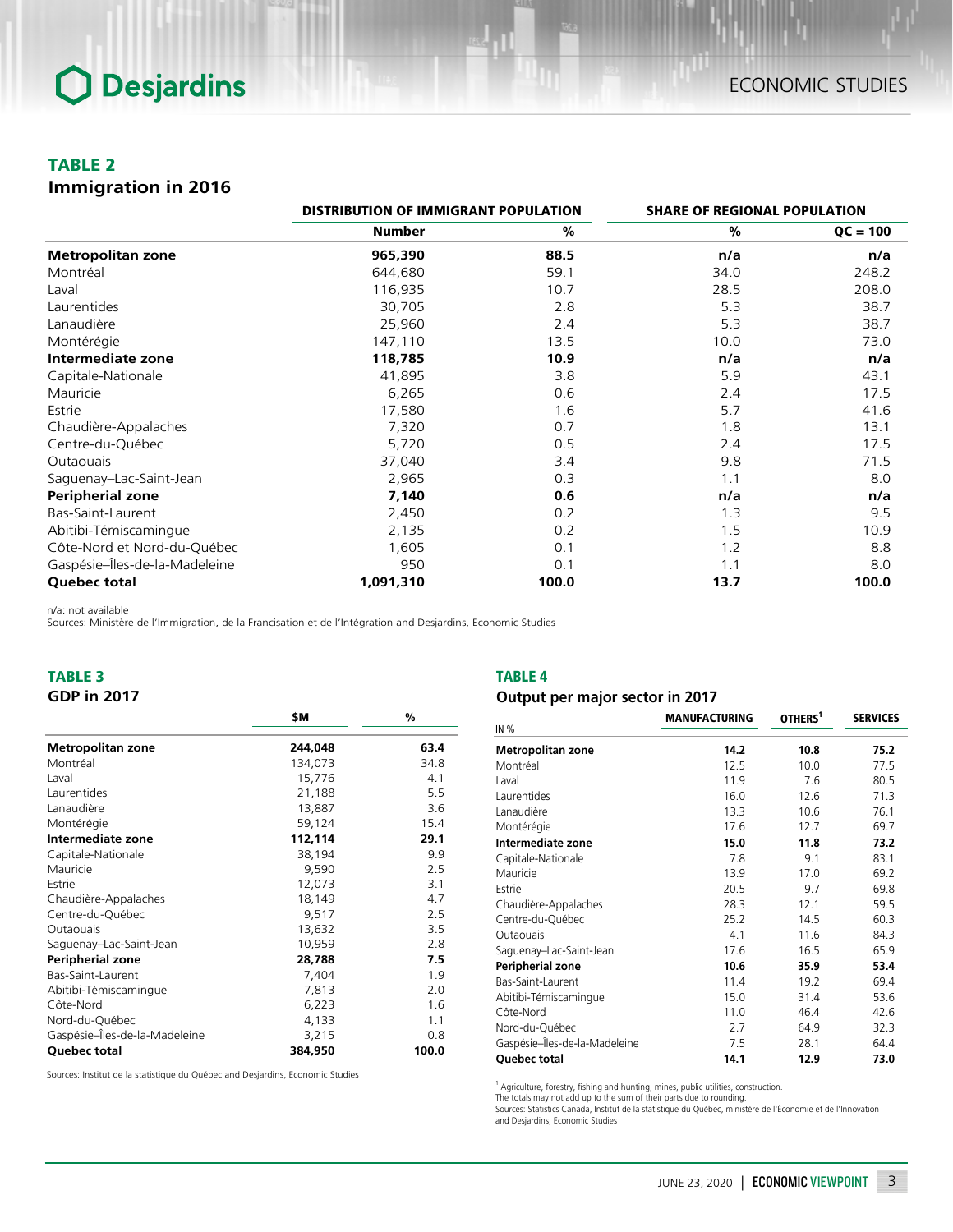63.4% of the total for Quebec (in 2017). On the other hand, in 2019, capital spending in the peripheral zone was double (16.1%) the total for all of Quebec, which was not the case for production (7.5%) in 2017. These contrasting data can probably be explained by the fact that investments in the metropolitan zone were mostly made in service industries and SME manufacturing plants, whereas investments in the peripheral zone were largely in mining, forestry and energy projects, which require a lot more material capital.

- $\blacktriangleright$  External links
	- The destination of goods shipped from the regions indicates to what extent companies are focused on the local and Quebec economies or on external markets, such as the rest of Canada or foreign countries. Table 6 on page 5 provides the information for 2017. Of note is the fact that the main destinations for goods exported from all of the regions were practically tied between Quebec (39.0%) and abroad (38.0%). The remaining 23.0% was shipped to the other Canadian provinces. Shipments abroad from the metropolitan zone were in the lead (40.3%; for example, aerospace), followed by Quebec (33.8%) and the rest of Canada (26.9%). In the intermediate zone, Quebec was in first place at 46.0%, followed by abroad at 33.1% and the rest of Canada at 20.9%. Lastly, in the peripheral zone, Quebec was the first destination (48.8%), abroad the second (40.8%), and the rest of Canada the third (10.4%).
	- At the regional level, Côte-Nord (81.7%), Saguenay– Lac-St-Jean (61.8%) and Laurentides (53.4%) stand out because of the importance of international export markets. Furthermore, Quebec market share was considerably higher in Abitibi-Témiscamingue (71.0%), Chaudière-Appalaches (58.5%) and Lanaudière (51.9%).
- $\blacktriangleright$  Labour market
	- Table 7 on page 5 reflects the strength of the labour market in 2019 based on the participation and employment rates. The main observation is that there were few variations from one administrative region to another, except for Gaspésie–Îles-de-la-Madeleine, where the participation and employment rates are lower than elsewhere. This mostly uniform situation throughout Quebec was likely due to the mobility of the output factors mentioned earlier, namely that people looking for work will move to another region if there are not enough job opportunities where they live.

## TABLE 5

## *Outlook for capital spending in 2019*

|                               | <b>CAPITAL SPENDING</b> |                            |  |
|-------------------------------|-------------------------|----------------------------|--|
|                               | \$M                     | <b>Distribution</b><br>(%) |  |
| <b>Metropolitan zone</b>      | 22,868.8                | 55.2                       |  |
| Montréal                      | 13,965.3                | 33.7                       |  |
| Laval                         | 1,019.3                 | 2.5                        |  |
| Laurentides                   | 1,482.9                 | 3.6                        |  |
| Lanaudière                    | 957.2                   | 2.3                        |  |
| Montérégie                    | 5,444.1                 | 13.1                       |  |
| Intermediate zone             | 11,990.2                | 28.9                       |  |
| Capitale-Nationale            | 4,120.1                 | 9.9                        |  |
| Mauricie                      | 816.4                   | 2.0                        |  |
| Estrie                        | 1,332.9                 | 3.2                        |  |
| Chaudière-Appalaches          | 1,767.2                 | 4.3                        |  |
| Centre-du-Québec              | 959.0                   | 2.3                        |  |
| Outaouais                     | 1,216.3                 | 2.9                        |  |
| Saguenay-Lac-Saint-Jean       | 1,778.3                 | 4.3                        |  |
| Peripherial zone              | 6,661.3                 | 16.1                       |  |
| Bas-Saint-Laurent             | 841.6                   | 2.0                        |  |
| Abitibi-Témiscamingue         | 1,785.0                 | 4.3                        |  |
| Côte-Nord                     | 1,978.7                 | 4.8                        |  |
| Nord-du-Québec                | 1,584.0                 | 3.8                        |  |
| Gaspésie-Îles-de-la-Madeleine | 472.0                   | 1.1                        |  |
| Quebec total                  | 41,447.8                | 100.0                      |  |

Sources: Statistics Canada, Institut de la statistique du Québec and Desjardins, Economic Studies

- $\blacktriangleright$  Economic vitality
	- The territories' economic vitality index is calculated for all municipalities, Aboriginal communities and unorganized territories. It is based on the data on the rate of workers aged 25–64, total median income of those aged 18 and older, and the average annual population growth rate over a five-year period. All of the municipalities are ranked according to decreasing vitality, then divided into five equal quintiles.
	- Table 8 on page 6 shows the number of municipalities in each administrative region ranked in the most-vitalized quintile and those ranked in the least-vitalized quintile in 2016. Laval is a special case, since the region and the municipality are one and the same.
	- With the exception of Outaouais, the peripheral zone had the highest proportion of devitalized municipalities, with Gaspésie–Îles-de-la-Madeleine reaching 70.2%.

#### **People's Well-Being**

The relative situation of the territorial zones and the administrative regions cannot be assessed based solely on economic performance data. Variables relating to the well-being of regional populations must also be considered.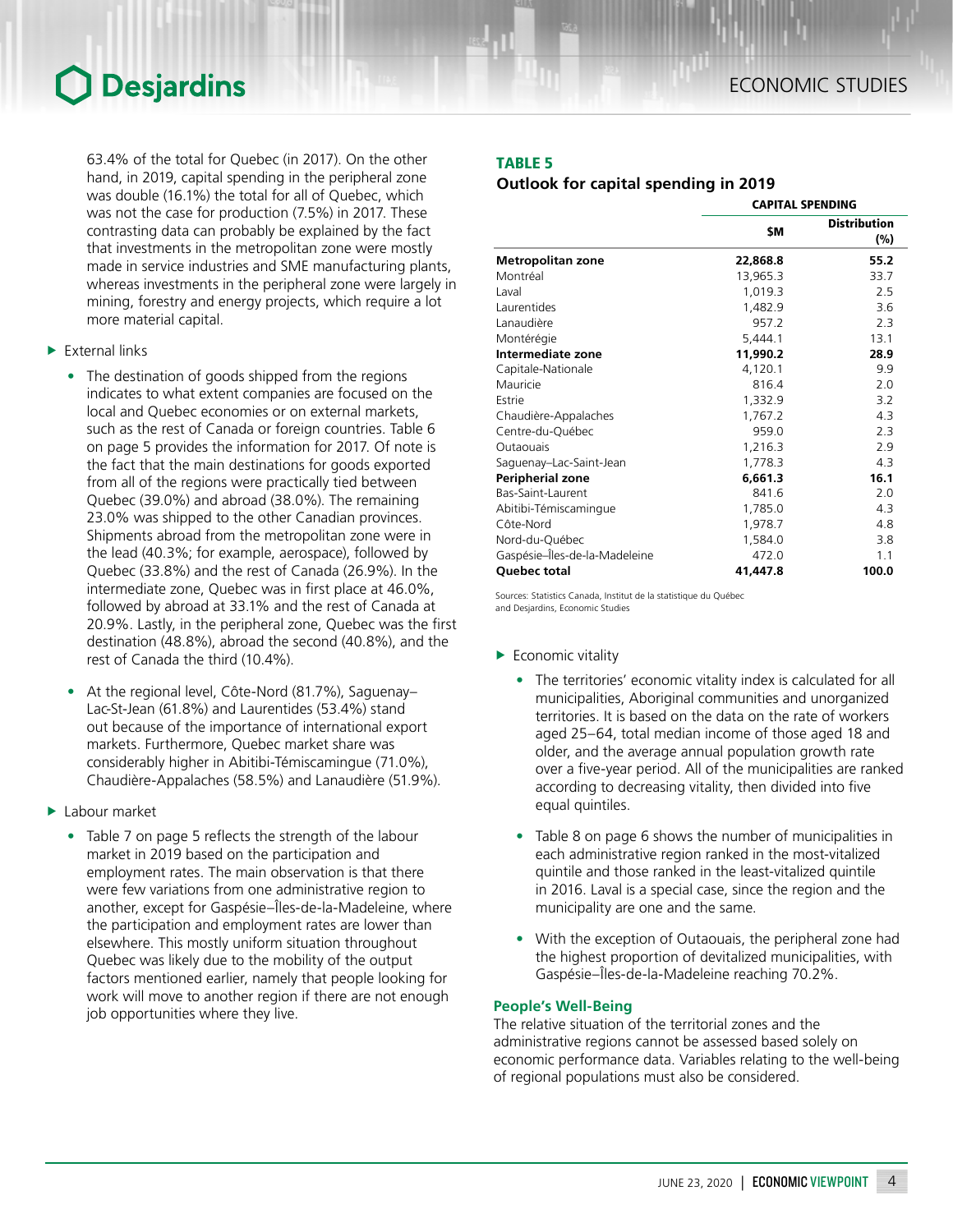## TABLE 6

## *Destination of shipments in 2017*

|                               | <b>TOTAL</b> | <b>ABROAD</b> |      | <b>REST OF CANADA</b> |      | <b>QUEBEC</b> |      |
|-------------------------------|--------------|---------------|------|-----------------------|------|---------------|------|
|                               | \$Μ          | \$M           | $\%$ | \$M                   | %    | \$M           | $\%$ |
| <b>Metropolitan zone</b>      | 92,420.3     | 37,263.0      | 40.3 | 24,875.6              | 26.9 | 31,281.9      | 33.8 |
| Montréal                      | 45,620.9     | 18,246.0      | 40.0 | 13,499.1              | 29.6 | 13,875.8      | 30.4 |
| Laval                         | 3,500.9      | 1,030.9       | 29.4 | 858.9                 | 24.5 | 1,611.1       | 46.0 |
| Laurentides                   | 8,908.3      | 4,760.0       | 53.4 | 1,566.7               | 17.6 | 2,581.7       | 29.0 |
| Lanaudière                    | 5,604.7      | 1,858.3       | 33.2 | 837.0                 | 14.9 | 2,909.4       | 51.9 |
| Montérégie                    | 28,785.5     | 11,367.8      | 39.5 | 7,113.9               | 24.7 | 10,303.9      | 35.8 |
| Intermediate zone             | 51,871.0     | 17,183.6      | 33.1 | 10,850.4              | 20.9 | 23,837.2      | 46.0 |
| Capitale-Nationale            | 8,498.6      | 2,194.3       | 25.8 | 2,706.4               | 31.8 | 3,597.9       | 42.3 |
| Mauricie                      | 3,197.9      | 1,134.2       | 35.5 | 501.0                 | 15.7 | 1,562.7       | 48.9 |
| Estrie                        | 6,364.8      | 3,043.3       | 47.8 | 1,133.4               | 17.8 | 2,188.1       | 34.4 |
| Chaudière-Appalaches          | 17,478.9     | 3,504.0       | 20.0 | 3,754.5               | 21.5 | 10,220.4      | 58.5 |
| Centre-du-Québec              | 8,526.0      | 2,818.8       | 33.1 | 1,834.9               | 21.5 | 3,872.3       | 45.4 |
| <b>Outaouais</b>              | 1,283.8      | 460.7         | 35.9 | 307.9                 | 24.0 | 515.2         | 40.1 |
| Saguenay-Lac-Saint-Jean       | 6,521.0      | 4,028.3       | 61.8 | 612.3                 | 9.4  | 1,880.4       | 28.8 |
| <b>Peripherial zone</b>       | 11,627.0     | 4,746.3       | 40.8 | 1,207.0               | 10.4 | 5,673.6       | 48.8 |
| Bas-Saint-Laurent             | 3,145.9      | 1,178.6       | 37.5 | 550.9                 | 17.5 | 1,416.4       | 45.0 |
| Abitibi-Témiscamingue         | 4,854.9      | 1,041.6       | 21.5 | 366.6                 | 7.6  | 3,446.7       | 71.0 |
| Côte-Nord                     | 2,305.8      | 1,883.8       | 81.7 | 87.1                  | 3.8  | 334.9         | 14.5 |
| Nord-du-Québec                | 459.1        | 224.0         | 48.8 | 77.0                  | 16.8 | 158.1         | 34.4 |
| Gaspésie-Îles-de-la-Madeleine | 861.3        | 418.3         | 48.6 | 125.4                 | 14.6 | 317.6         | 36.9 |
| Quebec total                  | 155,918.3    | 59,192.9      | 38.0 | 35,933.1              | 23.0 | 60,792.3      | 39.0 |

Sources: Statistics Canada, Institut de la statistique du Québec and Desjardins, Economic Studies

## TABLE 7

## *Labour market in 2019*

|                               | <b>PARTICIPATION RATE</b> |            | <b>EMPLOYMENT RATE</b> |            |
|-------------------------------|---------------------------|------------|------------------------|------------|
|                               | %                         | $QC = 100$ | $\frac{9}{6}$          | $QC = 100$ |
| <b>Metropolitan zone</b>      |                           |            |                        |            |
| Montréal                      | 67.3                      | 103.8      | 62.5                   | 101.5      |
| Laval                         | 62.2                      | 96.0       | 59.5                   | 96.7       |
| Laurentides                   | 64.4                      | 99.3       | 61.6                   | 100.0      |
| Lanaudière                    | 64.5                      | 99.5       | 61.9                   | 100.6      |
| Montérégie                    | 65.6                      | 101.2      | 62.9                   | 102.2      |
| Intermediate zone             |                           |            |                        |            |
| Capitale-Nationale            | 67.2                      | 103.7      | 64.8                   | 105.4      |
| Mauricie                      | 56.8                      | 87.5       | 53.7                   | 87.2       |
| Estrie                        | 61.9                      | 95.5       | 59.3                   | 96.3       |
| Chaudière-Appalaches          | 64.8                      | 99.9       | 62.6                   | 101.8      |
| Centre-du-Québec              | 64.0                      | 98.7       | 61.5                   | 100.0      |
| <b>Outaouais</b>              | 66.9                      | 103.2      | 63.6                   | 103.4      |
| Saguenay-Lac-Saint-Jean       | 59.2                      | 91.3       | 55.9                   | 90.9       |
| <b>Peripherial zone</b>       |                           |            |                        |            |
| Bas-Saint-Laurent             | 58.5                      | 90.2       | 55.3                   | 89.8       |
| Abitibi-Témiscamingue         | 66.6                      | 102.7      | 64.0                   | 104.1      |
| Côte-Nord                     | 63.8                      | 98.4       | 60.7                   | 98.6       |
| Nord-du-Québec                | 63.8                      | 98.4       | 60.7                   | 98.6       |
| Gaspésie-Îles-de-la-Madeleine | 51.0                      | 78.7       | 44.4                   | 72.1       |
| Quebec total                  | 64.8                      | 100.0      | 61.5                   | 100.0      |

Sources: Statistics Canada and Desjardins, Economic Studies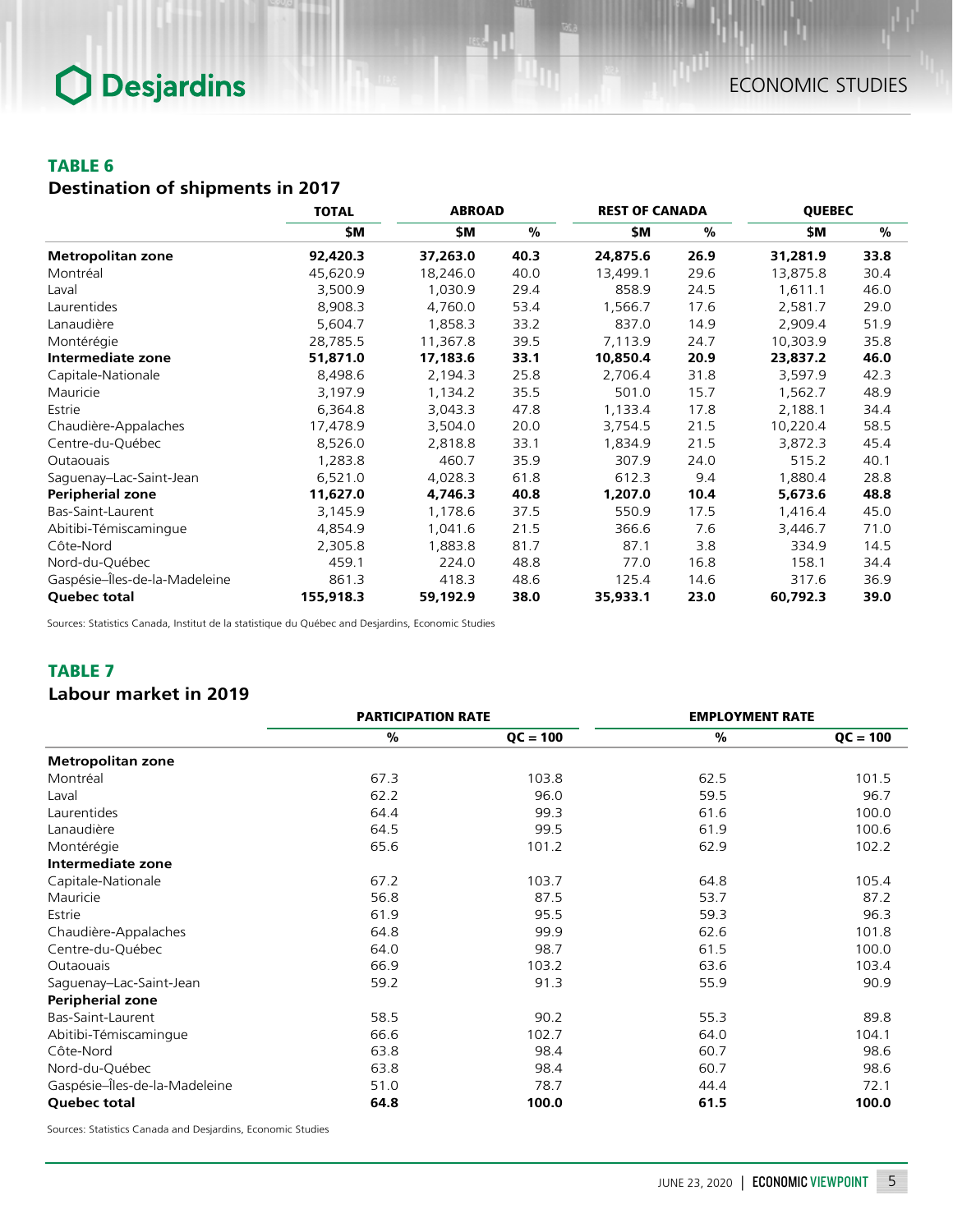- $\blacktriangleright$  Disposable income
	- Disposable income per capita is measured by taking into account all types of income plus government transfers<sup>4</sup> but minus income taxes. Table 9 on page 7 shows that interregional disparities are less marked for this variable than for per capita output (table 3 in  $part 1$  of the *Economic Viewpoint*). In addition to the adjustment for workers moving in search of employment, table 9 reveals that the gaps between the regions have narrowed largely due to public retirement plans and other government transfers. This factor is more prevalent in the regions of Gaspésie–Îles de la Madeleine and Bas-Saint-Laurent.
- $\blacktriangleright$  Education
	- Getting a diploma greatly enhances a worker's chances of finding a job. If it is a post-secondary degree, the chances of getting a job that matches their interests are even greater.
	- According to the data shown in table 10 on page 7, the Montréal and Capitale-Nationale regions stand out from the other regions because of the higher proportion of university graduates that live there. On the other hand, the peripheral zone regions have a proportion of people with no diploma that exceeds the Quebec average and a lower rate of university graduates.

 $\blacktriangleright$  Internet

• A connection to a digital communication network is increasingly essential for companies and self-employed workers wanting to take advantage of the opportunities that the new economy offers. This will be especially true given the current physical distancing, which will continue for many more months or even beyond the end of the year. The data in table 11 on page 8 suggest that all regions have internet and smartphone use. Still, it should be noted that internet and cellphone services continue to pose a challenge for some municipalities and many territories located far from the major centres.

### **To Sum Up**

Like the data on long-term change, those on the current situation show that significant differences exist between the territorial zones and the administrative regions. The biggest disparities are those that separate the peripheral regions from the metropolitan and intermediate regions due to factors such as the weight of the activities relating to natural resources, the importance of export markets, the dependence on government transfers and demographic changes.

## TABLE 8

## *Municipal economic vitality in 2016*

|                               | <b>DISTRIBUTION OF MUNICIPALITIES BY</b><br><b>QUINTILE</b> |           |  |  |
|-------------------------------|-------------------------------------------------------------|-----------|--|--|
|                               | <b>Most</b>                                                 | Least     |  |  |
| IN %                          | vitalized                                                   | vitalized |  |  |
| <b>Metropolitan zone</b>      |                                                             |           |  |  |
| Montréal                      | 60.0                                                        | 6.7       |  |  |
| Laval                         | 100.0                                                       | 0.0       |  |  |
| Laurentides                   | 21.1                                                        | 17.1      |  |  |
| Lanaudière                    | 23.3                                                        | 18.3      |  |  |
| Montérégie                    | 42.4                                                        | 1.7       |  |  |
| Intermediate zone             |                                                             |           |  |  |
| Capitale-Nationale            | 42.4                                                        | 10.2      |  |  |
| Mauricie                      | 6.8                                                         | 25.0      |  |  |
| Estrie                        | 11.4                                                        | 12.5      |  |  |
| Chaudière-Appalaches          | 23.5                                                        | 14.7      |  |  |
| Centre-du-Québec              | 8.6                                                         | 6.2       |  |  |
| Outaouais                     | 13.2                                                        | 44.1      |  |  |
| Saguenay-Lac-Saint-Jean       | 3.9                                                         | 15.7      |  |  |
| Peripherial zone              |                                                             |           |  |  |
| Bas-Saint-Laurent             | 3.5                                                         | 38.6      |  |  |
| Abitibi-Témiscamingue         | 16.2                                                        | 25.7      |  |  |
| Côte-Nord                     | 2.2                                                         | 42.2      |  |  |
| Nord-du-Québec                | 42.9                                                        | 3.6       |  |  |
| Gaspésie-Îles-de-la-Madeleine | 10.6                                                        | 70.2      |  |  |

Source: Institut de la statistique du Québec

The data also show that it is impossible to reduce all the regions in the same zone to a single common denominator, as there can be major distinctions between them. One good example is a comparison between the Nord-du-Québec and Gaspésie– Îles-de-la-Madeleine regions. Although both are located in the peripheral zone, the first is characterized by one of the highest per capita outputs in Quebec, the second by one of the lowest.

Many variables tend to confirm the labour mobility from the peripheral zone to the metropolitan zone and, to a lesser degree, the intermediate zone.

### **Outlook and Possibilities**

In light of the findings in part 1 of this *Economic Viewpoint* and the data analysis, the overall depiction of the various Quebec regions has changed over the past half century as a result of underlying tendencies, such as an increased demographic concentration in the greater metropolitan area and the significant reduction in social and economic inequality between the most prosperous and most disadvantaged regions.

Some of these trends are likely to continue in the medium term given the weight of certain gains. However, the relative situation of various regions could also change in the coming years due to new factors that may either benefit or disadvantage some of them, as the case may be. We still do not know if a shock like COVID-19 will leave a major economic mark on each region.

<sup>4</sup> Government transfers include family benefits, employment insurance benefits, the Quebec Pension Plan, the Canada Pension Plan, Old Age Security, Guaranteed Income Supplement and, in the case of Nord-du-Québec, Aboriginal support.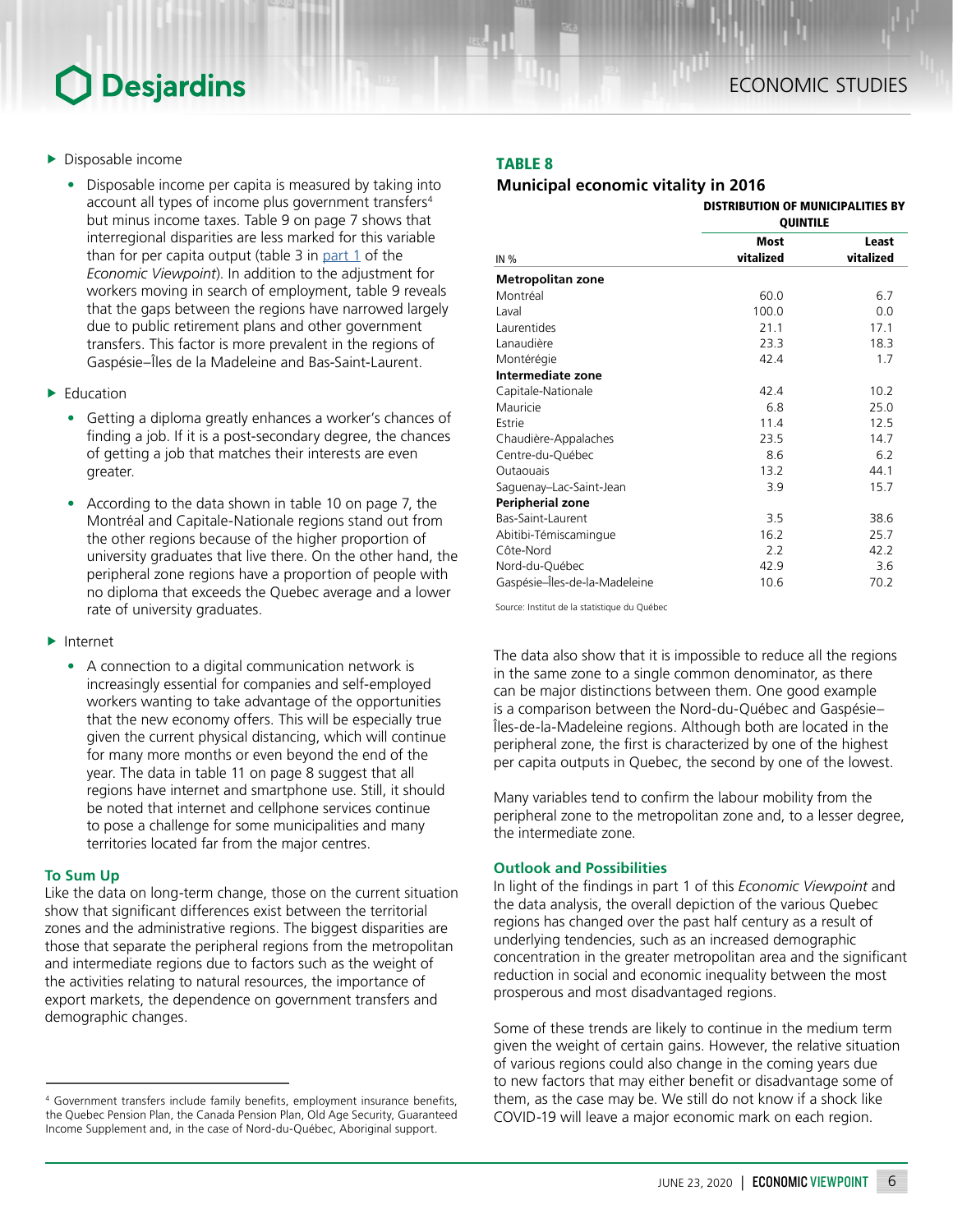## TABLE 9

## *Disposable income and government transfers in 2017*

|                               | <b>DISPOSABLE INCOME</b> |            | <b>GOVERNMENT TRANSFERS</b> |            |
|-------------------------------|--------------------------|------------|-----------------------------|------------|
|                               | \$/person                | $QC = 100$ | \$/person                   | $QC = 100$ |
| <b>Metropolitan zone</b>      | 29,345                   | 101.9      | 6,251                       | 94.9       |
| Montréal                      | 29,612                   | 102.9      | 6,051                       | 91.9       |
| Laval                         | 28,277                   | 98.2       | 6,029                       | 91.6       |
| Laurentides                   | 29,472                   | 102.4      | 6,528                       | 99.1       |
| Lanaudière                    | 27,910                   | 97.0       | 6,792                       | 103.2      |
| Montérégie                    | 29,741                   | 103.3      | 6,290                       | 95.5       |
| Intermediate zone             | 27,986                   | 97.2       | 6,942                       | 105.4      |
| Capitale-Nationale            | 29,929                   | 104.0      | 6,661                       | 101.2      |
| Mauricie                      | 26,243                   | 91.2       | 7,793                       | 118.4      |
| Estrie                        | 27,507                   | 95.6       | 7,198                       | 109.3      |
| Chaudière-Appalaches          | 28,025                   | 97.4       | 6,854                       | 104.1      |
| Centre-du-Québec              | 26,514                   | 92.1       | 7,268                       | 110.4      |
| Outaouais                     | 27,318                   | 94.9       | 5,977                       | 90.8       |
| Saguenay-Lac-Saint-Jean       | 27,085                   | 94.1       | 7,728                       | 117.4      |
| <b>Peripherial zone</b>       | 27,553                   | 95.7       | 7,864                       | 119.4      |
| Bas-Saint-Laurent             | 26,339                   | 91.5       | 8,092                       | 122.9      |
| Abitibi-Témiscamingue         | 29,514                   | 102.5      | 6,938                       | 105.4      |
| Côte-Nord                     | 28,480                   | 98.9       | 7,238                       | 109.9      |
| Nord-du-Québec                | 26,053                   | 90.5       | 6,829                       | 103.7      |
| Gaspésie-Îles-de-la-Madeleine | 26,832                   | 93.2       | 10,029                      | 152.3      |
| <b>Quebec total</b>           | 28,785                   | 100.0      | 6,584                       | 100.0      |

Sources: Statistics Canada, Institut de la statistique du Québec and Desjardins, Economic Studies

## TABLE 10

## *Education level in 2017*

|                               | <b>NO DIPLOMA</b> |            | <b>UNIVERSITY DEGREE</b> |            |
|-------------------------------|-------------------|------------|--------------------------|------------|
|                               | $\frac{0}{0}$     | $QC = 100$ | $\frac{0}{0}$            | $QC = 100$ |
| <b>Metropolitan zone</b>      | 9.9               | 88.5       | 36.8                     | 112.3      |
| Montréal                      | 7.7               | 68.1       | 50.6                     | 154.3      |
| Laval                         | 9.9               | 87.6       | 31.1                     | 94.8       |
| Laurentides                   | 12.1              | 107.1      | 26.0                     | 79.3       |
| Lanaudière                    | 14.0              | 123.9      | 20.9                     | 63.7       |
| Montérégie                    | 10.9              | 96.5       | 29.9                     | 91.2       |
| Intermediate zone             | 13.0              | 114.2      | 26.3                     | 80.3       |
| Capitale-Nationale            | 7.8               | 69.0       | 37.5                     | 114.3      |
| Mauricie                      | 15.0              | 132.7      | 19.2                     | 58.5       |
| Estrie                        | 14.7              | 130.1      | 24.1                     | 73.5       |
| Chaudière-Appalaches          | 14.4              | 127.4      | 22.1                     | 67.4       |
| Centre-du-Québec              | 18.2              | 161.1      | 14.9                     | 45.4       |
| Outaouais                     | 13.8              | 122.1      | 30.1                     | 91.8       |
| Saguenay-Lac-Saint-Jean       | 14.3              | 126.5      | 17.5                     | 53.4       |
| <b>Peripherial zone</b>       | 17.3              | 152.7      | 19.1                     | 58.1       |
| Bas-Saint-Laurent             | 17.8              | 157.5      | 21.1                     | 64.3       |
| Abitibi-Témiscamingue         | 18.2              | 161.1      | 19.7                     | 60.1       |
| Côte-Nord et Nord-du-Québec   | 15.1              | 133.6      | 18.2                     | 55.5       |
| Gaspésie-Îles-de-la-Madeleine | 19.0              | 168.1      | 16.2                     | 49.4       |
| <b>Quebec total</b>           | 11.3              | 100.0      | 32.8                     | 100.0      |

Sources : Institut de la statistique du Québec and Desjardins, Economic Studies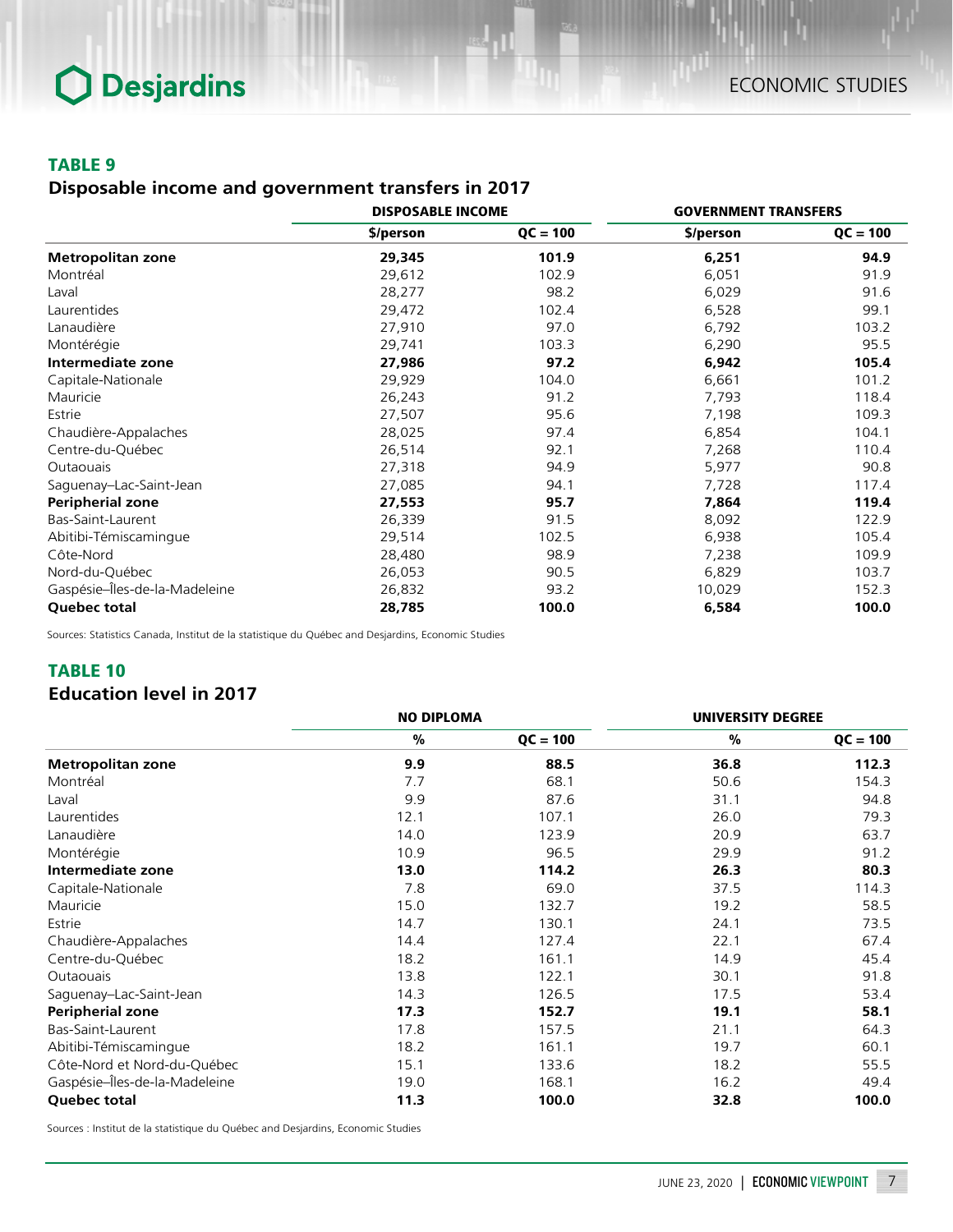### TABLE 11

#### *Digital network connection in 2018*

| IN%                           | <b>CONNECTED</b><br><b>HOMES</b> | SMARTPHONE* |
|-------------------------------|----------------------------------|-------------|
| <b>Metropolitan zone</b>      | 92                               | 77          |
| Montréal                      | 90                               | 74          |
| Laval                         | 96                               | 84          |
| Laurentides                   | 91                               | 77          |
| Lanaudière                    | 93                               | 74          |
| Montérégie                    | 92                               | 79          |
| Intermediate zone             | 91                               | 76          |
| Capitale-Nationale            | 92                               | 78          |
| Mauricie                      | 91                               | 72          |
| Estrie                        | 89                               | 77          |
| Chaudière-Appalaches          | 92                               | 73          |
| Centre-du-Québec              | 88                               | 72          |
| Outaouais                     | 92                               | 75          |
| Saguenay-Lac-Saint-Jean       | 91                               | 80          |
| Peripherial zone              | n/a                              | n/a         |
| Bas-Saint-Laurent             | 85                               | 68          |
| Abitibi-Témiscamingue         | 86                               | 80          |
| Côte-Nord                     | 87                               | 77          |
| Nord-du-Québec                | n/a                              | n/a         |
| Gaspésie-Îles-de-la-Madeleine | 86                               | 66          |
| Quebec total                  | 91                               | 76          |

n/a: not available; \* Adult owning one smartphone.

Sources: CEFRIO, NETendances and Desjardins, Economic Studies

### **Gains**

When looking at the gains that have been made in the past 60 years, one of the first worth noting is the important development of physical infrastructure that began in the late 1950s, especially the road network, since all of Quebec's regions now have much better access to southern Quebec and the rest of the continent. This is a major asset given the economic importance of trucking and the potential to develop tourism under normal circumstances.

Likewise, access to digital communications throughout most of the territory was a key gain, even if there is still room for improvement in the areas farthest from the urban centres.

The graduation rate at the different levels of education also appears to have been one of the main advances in recent decades, which the regions can count on for their future development. Graduation rates have increased everywhere, even if the peripheral regions continue to lag the metropolitan and intermediate regions. One especially encouraging factor was the roll-out of higher education in the intermediate and peripheral zones through the creation of the Université du Québec and its arms, and about 40 CEGEPS. However, higher education is no absolute guarantee for the regions that offer too few employment opportunities for graduates. Some of them may

decide to leave the region to look for jobs elsewhere that better match their qualifications.<sup>5</sup>

Furthermore, the universities and 37 college technology transfer centres located outside the metropolitan zone are helping to improve the research and innovation potential of local and regional economies in addition to strengthening areas of specialization and any comparative advantages.<sup>6</sup> These institutional assets take on greater strategic importance as the new economy favours knowledge and ideas over resources.

#### **The New Reality**

The development of Quebec's regions in the medium term will take place in an economic and technological climate that is very different from the one that has prevailed since after the Second World War until recently, even before the COVID-19 pandemic hit.

- $\blacktriangleright$  Digital telecommunications
	- One of the changes currently underway that had a huge structural impact is the use of digital technologies in almost all economic processes. This change, along with the fact that a growing share of the economy consists in specialized services, could reduce the inconvenience of being physically distant from major markets, which the intermediate and peripheral regions face. Indeed, the possibility of selling services and collaborating online has eliminated the distance in some ways. A growing number of creators, researchers and specialized-service providers are working for clients around the world, whether their place of business is based in Rimouski, Saint-Georges-de-Beauce, Saguenay or Rouyn-Noranda, to name but a few.
- $\blacktriangleright$  Climate change
	- Climate change is seriously impacting the regions, especially those that have vast tracts of agricultural land and major areas of natural resources. It is impossible to predict with any certainty the type and extent of the impact that climate change will have on these territories, but it could be significant. It may be positive for some, adverse for others depending on the changes to rainfall, the intensity of droughts, wildlife habitats, areas of insect pest infestation, and so on. Consequently, agriculture and the forestry industry could become more productive due to a longer growing season, but they could also be affected by devastating forest fires and epidemics. It is also possible that the abundance of freshwater reserves

<sup>5</sup> Fernand MARTIN, *Développement des régions : devrait-on occuper tout le territoire?*, paper presented at the May 2004 conference of the Association des économistes québécois, p. 6. (Available in French only)

<sup>6</sup> Marc-Urbain PROULX and Marie-Claude PRÉMONT, *op. cit.*, p. 327. (Available in French only)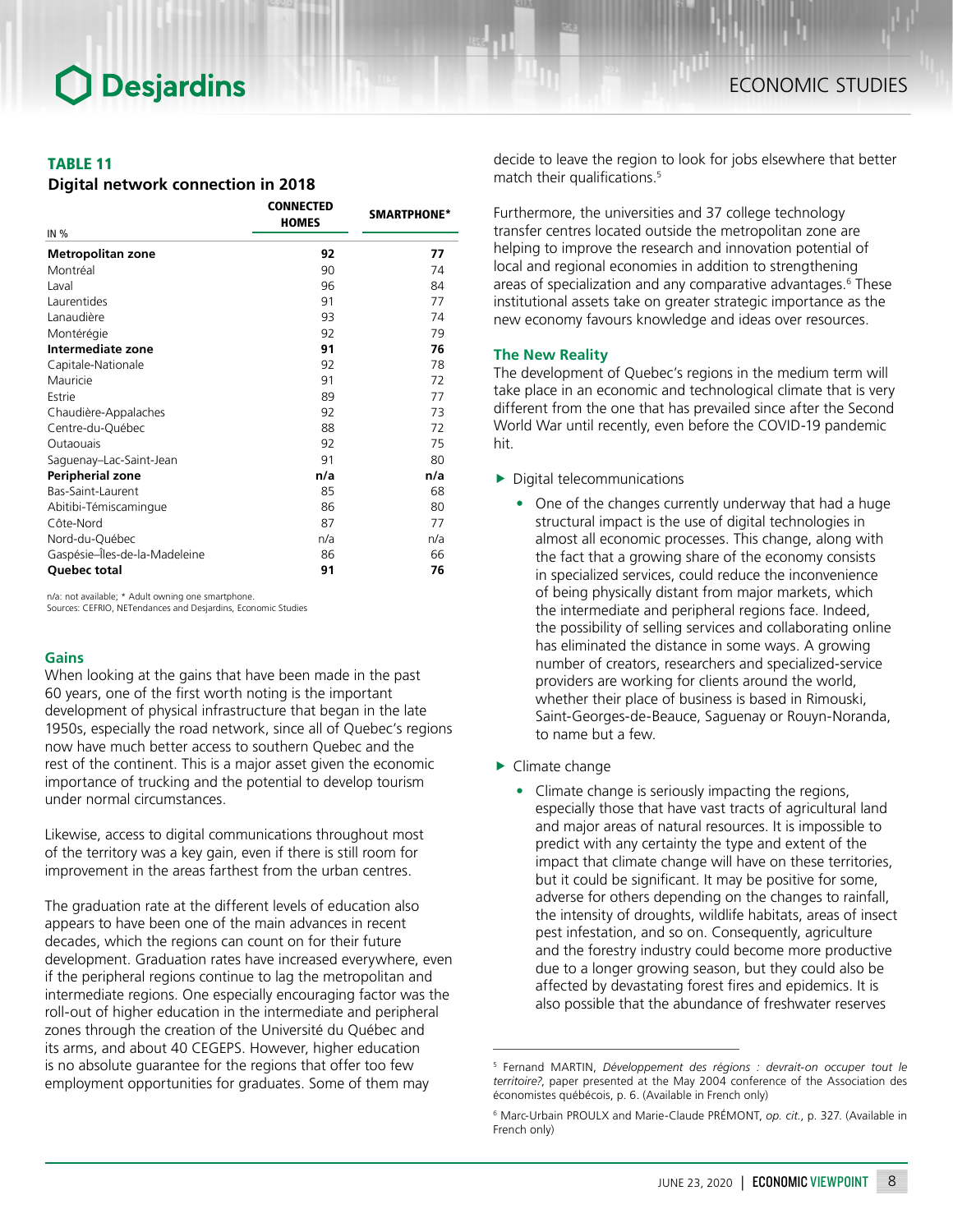and the relative coolness of Quebec's climate become advantages, while people and businesses in other parts of the world grapple with scorching temperatures and catastrophic droughts.

- $\blacktriangleright$  The role of cities
	- Like the rest of the planet, Quebec has seen urbanization surge in the past century and a half. In recent decades, population growth, municipal amalgamations and the pull of the metropolitan area have led to a significant share of Quebec's population now living in cities of 50,000 people or more, which can serve as growth or development poles.
	- The Institut de la statistique du Québec's most recent projections anticipate that Quebec's population will increase by one million by 2041 and that the province will become even more urbanized. As a result, the population of major cities, such as Montréal, Sherbrooke and Gatineau, may grow more than 15% based on these projections. In contrast, Bas-Saint-Laurent (-6.4%), Saguenay–Lac-Saint-Jean (-5.6%), Côte-Nord (-14.6%) and Gaspésie–Îles-de-la-Madeleine (-9.4%) may see their populations decline significantly.<sup>7</sup>
	- Could the development of the intermediate and peripheral zones depend even more than in the past on the momentum of their main cities? In fact, some observers believe that the global economy is going back to the structure that it had had throughout most of its history, that is, an organization focused on a certain number of economic metropolises using their power to attract, with government policies having little or no effect.8
- $\blacktriangleright$  The labour shortage
	- As mentioned earlier, the intermediate and peripheral zones have been grappling for several years with a demographic exodus for the benefit of the metropolitan zone as well as a rapidly ageing population of workers and job seekers. Consequently, it is difficult to fill vacant jobs, especially those requiring a degree. In fact, according to the analysis conducted by the Ministère de l'Immigration, de la Diversité et de l'Inclusion in 2019, more than 40% of current labour needs are located outside the metropolitan zone.<sup>9</sup> The labour shortage threatens to worsen in future, since, on average, the Quebec population will be older. This will be the case in Bas-Saint-Laurent,

9 Ministère de l'Immigration, de la Diversité et de l'Inclusion, *[Recueil de statistiques](http://www.mifi.gouv.qc.ca/publications/fr/planification/BRO_RecueilStat_PlanificationImmigration.pdf)  [sur l'immigration au Québec](http://www.mifi.gouv.qc.ca/publications/fr/planification/BRO_RecueilStat_PlanificationImmigration.pdf)*, 2019, p. 27. (Available in French only)

Gaspésie–Îles-de-la-Madeleine and Côte-Nord, where the number of those aged 20–64 will drop more than 20%10 between 2016 and 2041. This change will have an adverse impact not only on the availability of workers, but also on entrepreneurship.

- In principle, immigration can, at the very least, partially fill the need for workers, but, until now, most immigrants have headed to the metropolitan zone. Temporary foreign worker programs appear to be the most popular solution in recent years for seasonal work and time-limited projects. Nonetheless, the situation in the spring and summer of 2020 has disrupted these practices. Quebecers answering the call from agricultural producers to work in the fields have partially offset the shortage of workers who usually come from other countries.
- $\blacktriangleright$  The limits of resource industries
	- The experience in recent decades has shown the potential and the limitations associated with developing and processing resources. Certain regions prospered, and income reached high levels in some places where the economy was based on natural resources, but, over time, Quebec also experienced a series of crises involving the depletion of forest resources, the collapse of the cod stocks, the drop in metal prices, even the shuttering of entire industries, such as asbestos. More recently, the media reported on the difficulties faced by businesses that want to produce diamonds or process aluminum produced in Quebec. It is even riskier to count on achieving prosperity based on natural resources because globalization heightened the competition between resource-producing economies. The iron mines of Côte-Nord must compete with rivals in Australia, Brazil and China. Even hydroelectric power can only attract aluminum smelters by offering a supply and rates comparable to those of natural gas in the Middle East.
	- Lastly, the new economy favours knowledge and ideas over resources and, together, Quebec's regions will have to increasingly rely on specialized knowledge as well as innovative products and services to ensure future prosperity. This has already been the case for a long time in the metropolitan zone and is becoming the case in the intermediate zone. As for the peripheral zone, it will have to deal with the fact that increased productivity in the resources sector means that high wages are being paid to fewer and fewer workers, who, for the most part, stay occasionally and for limited amounts of time on northern

job sites and operations. 7 Institut de la Statistique du Québec, *[Perspectives démographiques du Québec et](https://www.stat.gouv.qc.ca/statistiques/population-demographie/perspectives/perspectives-2016-2066.pdf)  [des régions 2016-2066](https://www.stat.gouv.qc.ca/statistiques/population-demographie/perspectives/perspectives-2016-2066.pdf)*, 2019 Edition, p. 34. (Available in French only)

<sup>8</sup> L'Institut du Québec, *Montréal, boulet ou locomotive? – L'importance de Montréal pour l'économie du Québec*. *2014*, 44 p.; The researchers insist on the key role that cities play in economic development today. (Available in French only)

<sup>10</sup> Institut de la Statistique du Québec, *Perspectives démographiques du Québec et des régions 2016-2066*, 2019 Edition, p. 36. (Available in French only)